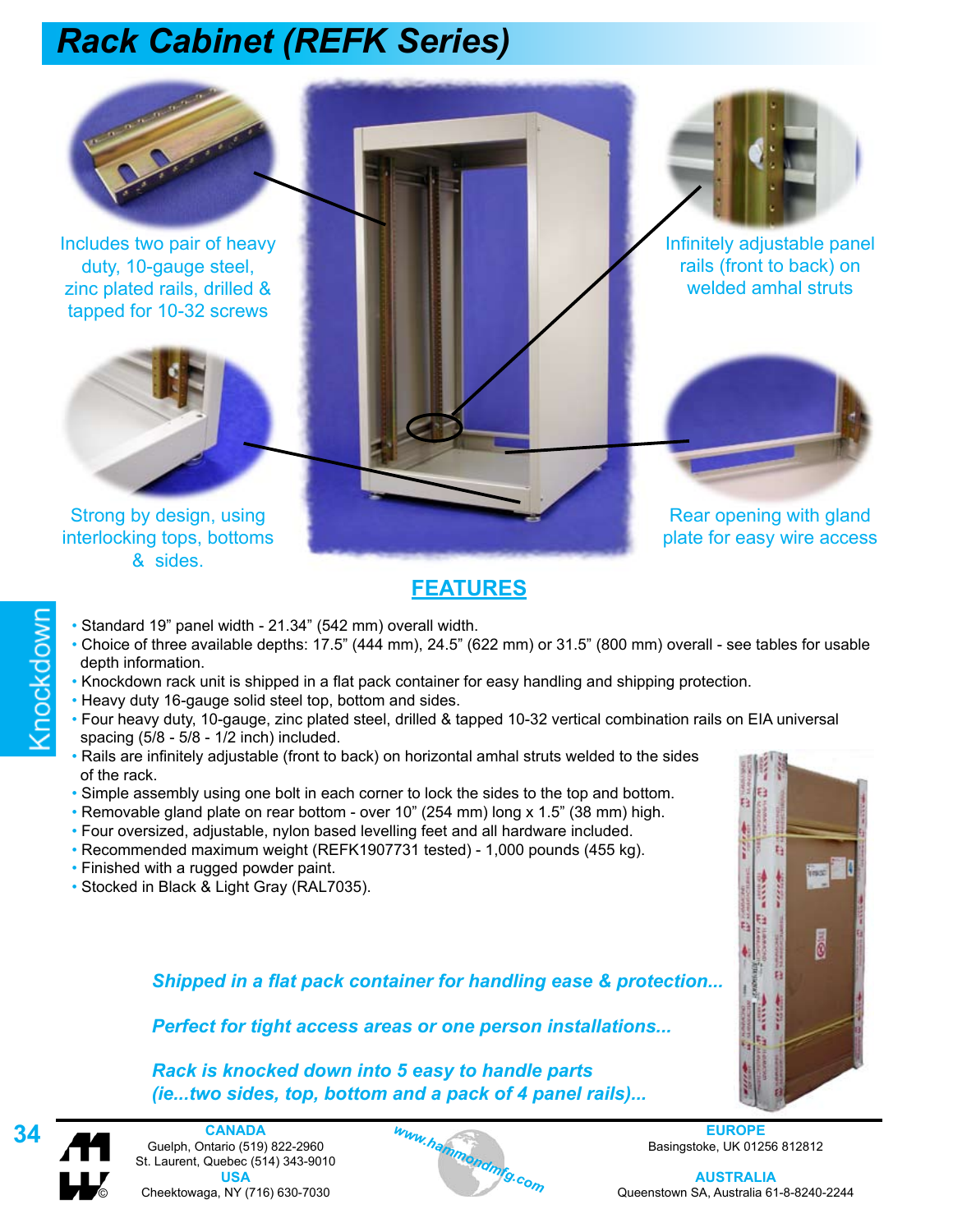# *Easy Assembly...*



tapped panel rails and YOU'RE DONE!



corner screws... 3

Slide top into sides, lock together with 8

4

**EDILL** 

Slide both sides into base...

Screw levelling feet into base...

2

# *Heavy-Duty*  Construction!

Unpack from flat shipping container...

**AUSTRALIA** Queenstown SA, Australia 61-8-8240-2244



EUROPE *www.hammondmfg.com* Guelph, Ontario (519) 822-2960 **35**<br> **AUSTRALIA BASING BELL AND BELL AND STRALLA**<br> **AUSTRALIA** USA **COM** Christians and Christians and Materials and 2014 **CANADA** Guelph, Ontario (519) 822-2960 St. Laurent, Quebec (514) 343-9010 **USA** Cheektowaga, NY (716) 630-7030 ©

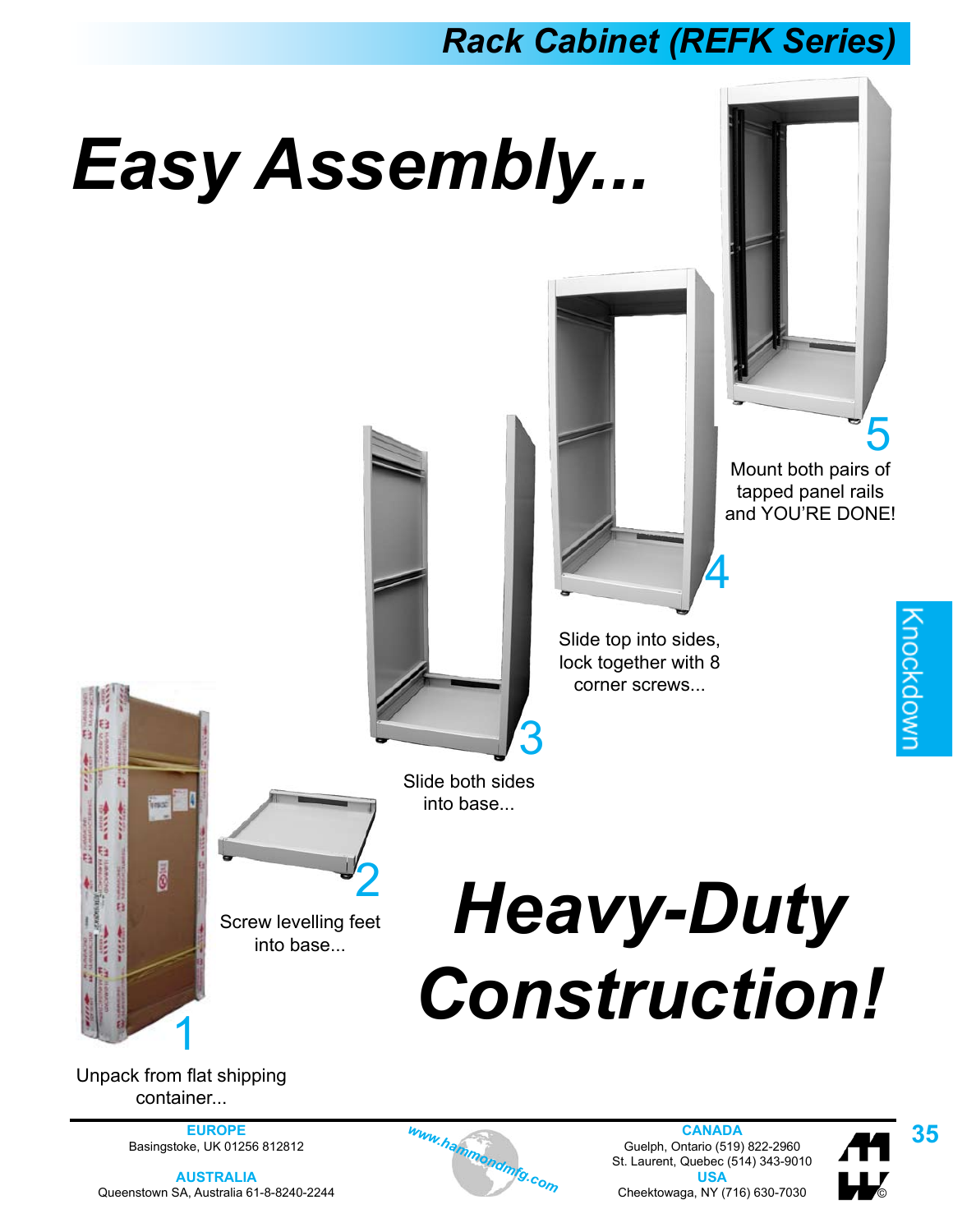

**For complete drawing information link [here to our website covering this series.](http://www.hammondmfg.com/racktbls.htm)**



**36 CANADA EUROPE**<br>
St. Laurent, Quebec (514) 343-9010<br> **1954 EUROPE Basingstoke, UK 012**<br> **1954 EUROPE**<br> **1954 EUROPE**<br> **1954 EUROPE**<br> **1954 EUROPE**<br> **1956 EUROPE**<br> **1956 EUROPE CANADA** Guelph, Ontario (519) 822-2960 St. Laurent, Quebec (514) 343-9010 **USA** © Cheektowaga, NY (716) 630-7030



Basingstoke, UK 01256 812812

**AUSTRALIA** Queenstown SA, Australia 61-8-8240-2244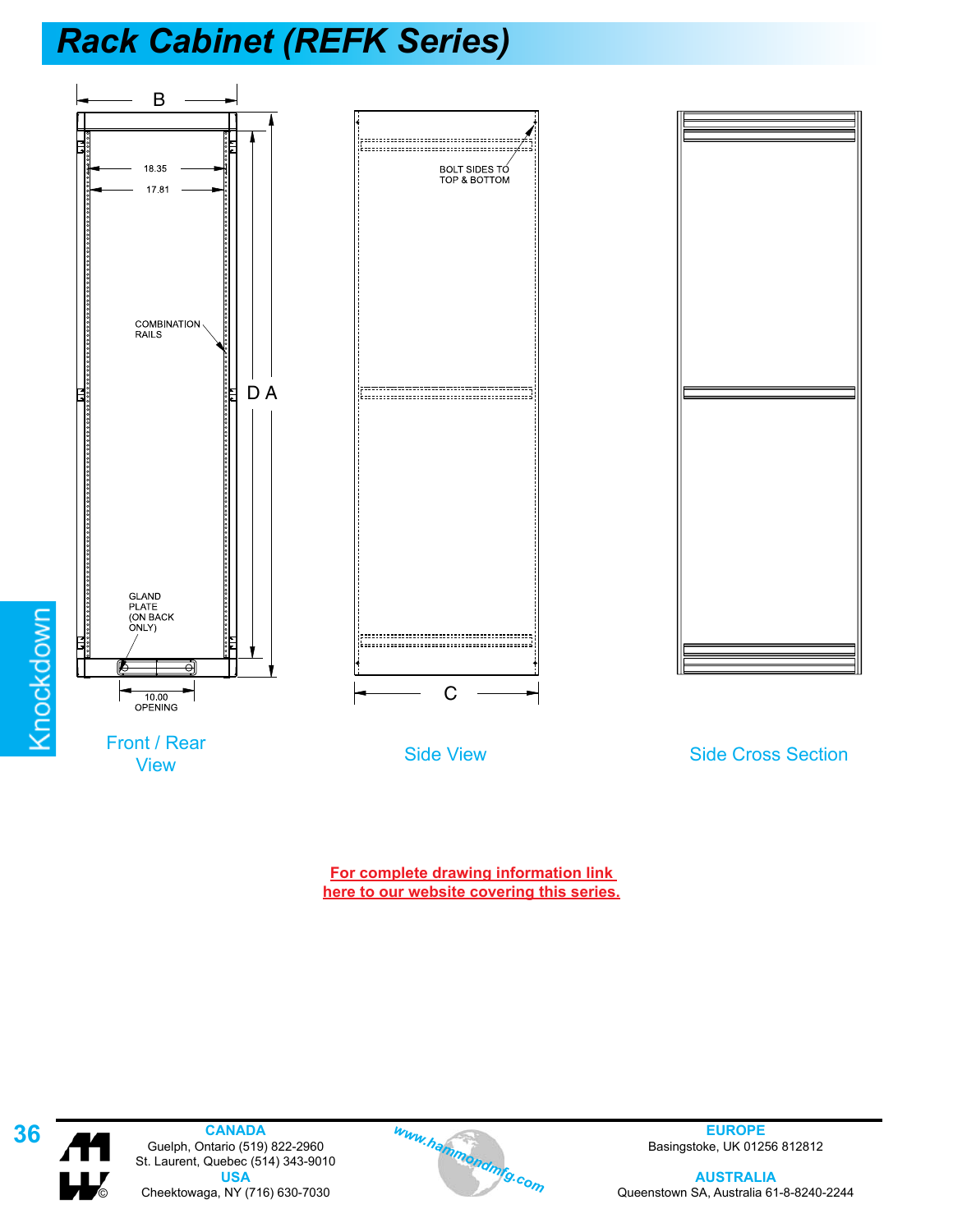### **17.5" (444 mm) Deep Usable depth = 16.5" (419 mm) without doors, 16" (406 mm) with doors**

|                       | <b>Part Number</b>                   | <b>Panel Height</b> |     | <b>Overall Dimensions</b>                               |                 |                             |                |
|-----------------------|--------------------------------------|---------------------|-----|---------------------------------------------------------|-----------------|-----------------------------|----------------|
| <b>Black Textured</b> | Light Gray Textured   Inches   Units |                     |     | <b>Height</b><br>(A)                                    | Width<br>(B)    | <b>Panel Opening</b><br>(D) | Weight         |
| <b>REFK1903517BK1</b> | <b>REFK1903517LG1</b>                | 35"                 | 20U | 40.19" (1.021 mm)                                       | 21.34" (542 mm) | 35.19" (894 mm)             | 90# (41.0 kg)  |
| <b>REFK1904217BK1</b> | <b>REFK1904217LG1</b>                | 42"                 | 24U | 47.19" (1,199 mm) 21.34" (542 mm)                       |                 | 42.19" (1,072 mm)           | 104# (47.3 kg) |
| <b>REFK1904917BK1</b> | <b>REFK1904917LG1</b>                | 49"                 | 28U | 54.19" (1,376 mm) 21.34" (542 mm)                       |                 | 49.19" (1.249 mm)           | 112# (50.9 kg) |
| <b>REFK1905617BK1</b> | <b>REFK1905617LG1</b>                | 56"                 | 32U | $61.19$ " (1,554 mm)   21.34" (542 mm)                  |                 | 56.19" (1,427 mm)           | 123# (55.9 kg) |
| <b>REFK1906317BK1</b> | <b>REFK1906317LG1</b>                | 63"                 | 36U | 68.19" (1.732 mm) 21.34" (542 mm)                       |                 | 63.19" (1,601 mm)           | 134# (60.9 kg) |
| <b>REFK1907017BK1</b> | <b>REFK1907017LG1</b>                | 70"                 | 40U | 75.19" (1,910 mm)   21.34" (542 mm)                     |                 | 70.19" (1.783 mm)           | 144# (65.5 kg) |
| <b>REFK1907717BK1</b> | <b>REFK1907717LG1</b>                | 77"                 | 44U | 82.19" (2,088 mm)   21.34" (542 mm)   77.19" (1,961 mm) |                 |                             | 154# (70.0 kg) |

### **24.5" (622 mm) Deep**

### **Usable depth of 23.5" (597 mm) without doors, 23" (584 mm) with doors**

|                       | <b>Part Number</b>                   | <b>Panel Height</b> |     | <b>Overall Dimensions</b>           |                     |                                                         |                |
|-----------------------|--------------------------------------|---------------------|-----|-------------------------------------|---------------------|---------------------------------------------------------|----------------|
| <b>Black Textured</b> | Light Gray Textured   Inches   Units |                     |     | Height<br>(A)                       | <b>Width</b><br>(B) | <b>Panel Opening</b><br>(D)                             | Weight         |
| <b>REFK1903524BK1</b> | <b>REFK1903524LG1</b>                | 35"                 | 20U | 40.19" (1,021 mm) 21.34" (542 mm)   |                     | 35.19" (894 mm)                                         | 116# (52.7 kg) |
| <b>REFK1904224BK1</b> | <b>REFK1904224LG1</b>                | 42"                 | 24U | 47.19" (1,199 mm) 21.34" (542 mm)   |                     | 42.19" (1,072 mm)                                       | 124# (56.4 kg) |
| <b>REFK1904924BK1</b> | <b>REFK1904924LG1</b>                | 49"                 | 28U |                                     |                     | 54.19" (1,376 mm)   21.34" (542 mm)   49.19" (1,249 mm) | 140# (63.6 kg) |
| <b>REFK1905624BK1</b> | <b>REFK1905624LG1</b>                | 56"                 | 32U | 61.19" (1,554 mm)   21.34" (542 mm) |                     | $156.19$ " (1,427 mm)                                   | 146# (66.4 kg) |
| <b>REFK1906324BK1</b> | <b>REFK1906324LG1</b>                | 63"                 | 36U |                                     |                     | 68.19" (1,732 mm) 21.34" (542 mm) 63.19" (1,601 mm)     | 162# (73.6 kg) |
| <b>REFK1907024BK1</b> | <b>REFK1907024LG1</b>                | 70"                 | 40U |                                     |                     | 75.19" (1,910 mm) 21.34" (542 mm) 70.19" (1,783 mm)     | 178# (80.9 kg) |
| <b>REFK1907724BK1</b> | <b>REFK1907724LG1</b>                | 77"                 | 44U |                                     |                     | 82.19" (2.088 mm)   21.34" (542 mm)   77.19" (1.961 mm) | 190# (86.4 kg) |

### **31.5" (800 mm) Deep**

### **Usable depth of 30.5" (775 mm) without doors, 30" (762 mm) with doors**

|                       | <b>Part Number</b>                   | <b>Panel Height</b> |     | <b>Overall Dimensions</b>                 |                     |                                                                           |                |
|-----------------------|--------------------------------------|---------------------|-----|-------------------------------------------|---------------------|---------------------------------------------------------------------------|----------------|
| <b>Black Textured</b> | Light Gray Textured   Inches   Units |                     |     | Height<br>(A)                             | <b>Width</b><br>(B) | <b>Panel Opening</b><br>(D)                                               | Weight         |
| <b>REFK1903531BK1</b> | <b>REFK1903531LG1</b>                | 35"                 | 20U | $(40.19$ " (1,021 mm) $(21.34$ " (542 mm) |                     | 35.19" (894 mm)                                                           | 136# (61.8 kg) |
| <b>REFK1904231BK1</b> | <b>REFK1904231LG1</b>                | 42"                 | 24U |                                           |                     | 47.19" (1,199 mm)   21.34" (542 mm)   42.19" (1,072 mm)                   | 154# (70.0 kg) |
| <b>REFK1904931BK1</b> | <b>REFK1904931LG1</b>                | 49"                 | 28U |                                           |                     | 54.19" (1,376 mm)   21.34" (542 mm)   49.19" (1,249 mm)                   | 170# (77.3 kg) |
| <b>REFK1905631BK1</b> | <b>REFK1905631LG1</b>                | 56"                 | 32U |                                           |                     | 61.19" (1.554 mm)   21.34" (542 mm)   56.19" (1.427 mm)                   | 180# (81.8 kg) |
| <b>REFK1906331BK1</b> | <b>REFK1906331LG1</b>                | 63"                 | 36U |                                           |                     | 68.19" (1,732 mm)   21.34" (542 mm)   63.19" (1,601 mm)                   | 190# (86.4 kg) |
| <b>REFK1907031BK1</b> | <b>REFK1907031LG1</b>                | 70"                 | 40U |                                           |                     | 75.19" (1,910 mm)   21.34" (542 mm)   70.19" (1,783 mm)                   | 198# (90.0 kg) |
| <b>REFK1907731BK1</b> | <b>REFK1907731LG1</b>                | 77"                 | 44U |                                           |                     | 82.19" (2,088 mm)   21.34" (542 mm)   77.19" (1,961 mm)   226# (102.7 kg) |                |

### **UNIVERSAL ACCESSORIES**

- Rack panels *Page 90*
- Ventilated rack panels *Page 92*
- Panel mount doors & chassis *Page 94*
- Shelves & slides *Page 95*
- Drawers *Page 101*
- Cable management *Page 102*
- Cooling & ventilating *Page 105*
- Rack mount outlet strips *Page 110*
- Hardware *Page 127*
- Exclusive to this series *Next Page*
- Visit our web site for our most [recent accessories](http://www.hammondmfg.com/racks.htm#accessories)

**AUSTRALIA** Queenstown SA, Australia 61-8-8240-2244



EUROPE *Www.hammondmfg.com*<br>
Basingstoke, UK 01256 812812<br> **AUSTRALIA** BELAURE STARE SOLO 2244<br> **EUROPE** Guelph, Ontario (519) 822-2960<br>
St. Laurent, Quebec (514) 343-9010<br>
Chapterwase NY (716) 620-7030 **CANADA** Guelph, Ontario (519) 822-2960 St. Laurent, Quebec (514) 343-9010 **USA** Cheektowaga, NY (716) 630-7030 ©

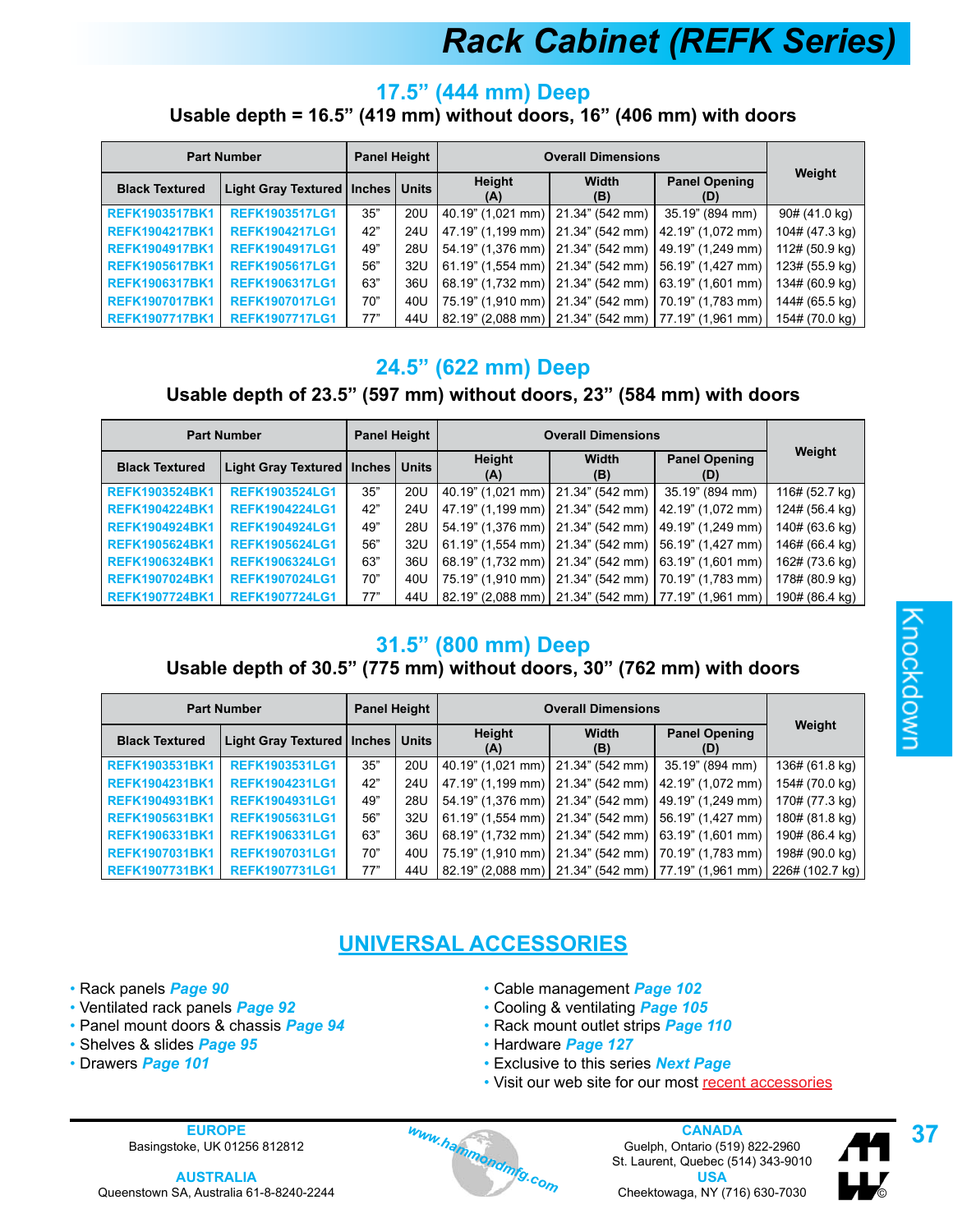### *Doors (REFK Series)*

### **SOLID FLUSH DOOR**

### **FEATURES**



- Flush mounting
- Reversible right or left opening (by inverting door)
- Integral stiffeners provide sturdiness
- Features lockable latch and spring loaded hinge pins for instant installation or removal
- Allows full access to space between panel rails when open (17.8")
- Constructed from 16 gauge steel, folded all four sides to reduce bowing
- Inside of door includes full height, welded, 6" wide, door stiffener
	- Finish matches "REFK" type rack in powder paint

| <b>Part Number</b>    | <b>Panel Height</b>        |          | <b>Use With Rack</b><br><b>Part Number</b> |                      |               |
|-----------------------|----------------------------|----------|--------------------------------------------|----------------------|---------------|
| <b>Black Textured</b> | <b>Light Gray Textured</b> | Inches I | <b>Units</b>                               | <b>Starting With</b> | Weight        |
| <b>RSDF19035BK1</b>   | <b>RSDF19035LG1</b>        | 35"      | 20U                                        | REFK19035            | 13# (5.9 kg)  |
| <b>RSDF19042BK1</b>   | <b>RSDF19042LG1</b>        | 42"      | 24U                                        | REFK19042            | 18# (8.2 kg)  |
| <b>RSDF19049BK1</b>   | <b>RSDF19049LG1</b>        | 49"      | 28U                                        | REFK19049            | 26# (11.8 kg) |
| <b>RSDF19056BK1</b>   | <b>RSDF19056LG1</b>        | 56"      | 32U                                        | REFK19056            | 30# (13.6 kg) |
| <b>RSDF19063BK1</b>   | <b>RSDF19063LG1</b>        | 63"      | 36U                                        | REFK19063            | 33# (15.0 kg) |
| <b>RSDF19070BK1</b>   | <b>RSDF19070LG1</b>        | 70"      | 40U                                        | REFK19070            | 37# (16.8 kg) |
| <b>RSDF19077BK1</b>   | <b>RSDF19077LG1</b>        | 77"      | 44U                                        | REFK19077            | 41# (18.6 kg) |

### **LOUVERED FLUSH DOOR**

### **FEATURES**

- Opens right hand only with louvers facing down
- Flush mounting
- Integral welded stiffeners provide sturdiness
- Features lockable latch and spring loaded hinge pins for instant installation or removal
- Allows full access to rack space between panel rails when open (17.8")
- Constructed from 16 gauge steel, folded all four sides to reduce bowing
- Inside of door includes full height, welded 6" wide door stiffener
- Finish matches "REFK" type rack in powder paint

| <b>Part Number</b>    | <b>Panel Height</b>          |     | <b>Use With Rack</b><br><b>Part Number</b> | Weight               |               |
|-----------------------|------------------------------|-----|--------------------------------------------|----------------------|---------------|
| <b>Black Textured</b> | Light Gray Textured   Inches |     | <b>Units</b>                               | <b>Starting With</b> |               |
| <b>RSDL19035BK1</b>   | <b>RSDL19035LG1</b>          | 35" | 20U                                        | REFK19035            | 13# (5.9 kg)  |
| <b>RSDL19042BK1</b>   | <b>RSDL19042LG1</b>          | 42" | 24U                                        | REFK19042            | 18# (8.2 kg)  |
| <b>RSDL19049BK1</b>   | <b>RSDL19049LG1</b>          | 49" | 28U                                        | REFK19049            | 26# (11.8 kg) |
| <b>RSDL19056BK1</b>   | <b>RSDL19056LG1</b>          | 56" | 32U                                        | REFK19056            | 30# (13.6 kg) |
| <b>RSDL19063BK1</b>   | <b>RSDL19063LG1</b>          | 63" | 36U                                        | REFK19063            | 33# (15.0 kg) |
| <b>RSDL19070BK1</b>   | <b>RSDL19070LG1</b>          | 70" | 40U                                        | REFK19070            | 37# (16.8 kg) |
| <b>RSDL19077BK1</b>   | <b>RSDL19077LG1</b>          | 77" | 44U                                        | REFK19077            | 41# (18.6 kg) |





**38 EUROPE**<br>
Suelph, Ontario (519) 822-2960<br>
St. Laurent, Quebec (514) 343-9010<br> **195A EUROPE**<br>
St. Laurent, Quebec (514) 343-9010<br> **195A AUSTRALI CANADA** Guelph, Ontario (519) 822-2960 St. Laurent, Quebec (514) 343-9010 **USA** © Cheektowaga, NY (716) 630-7030



Basingstoke, UK 01256 812812

**AUSTRALIA** Queenstown SA, Australia 61-8-8240-2244

# Knockdown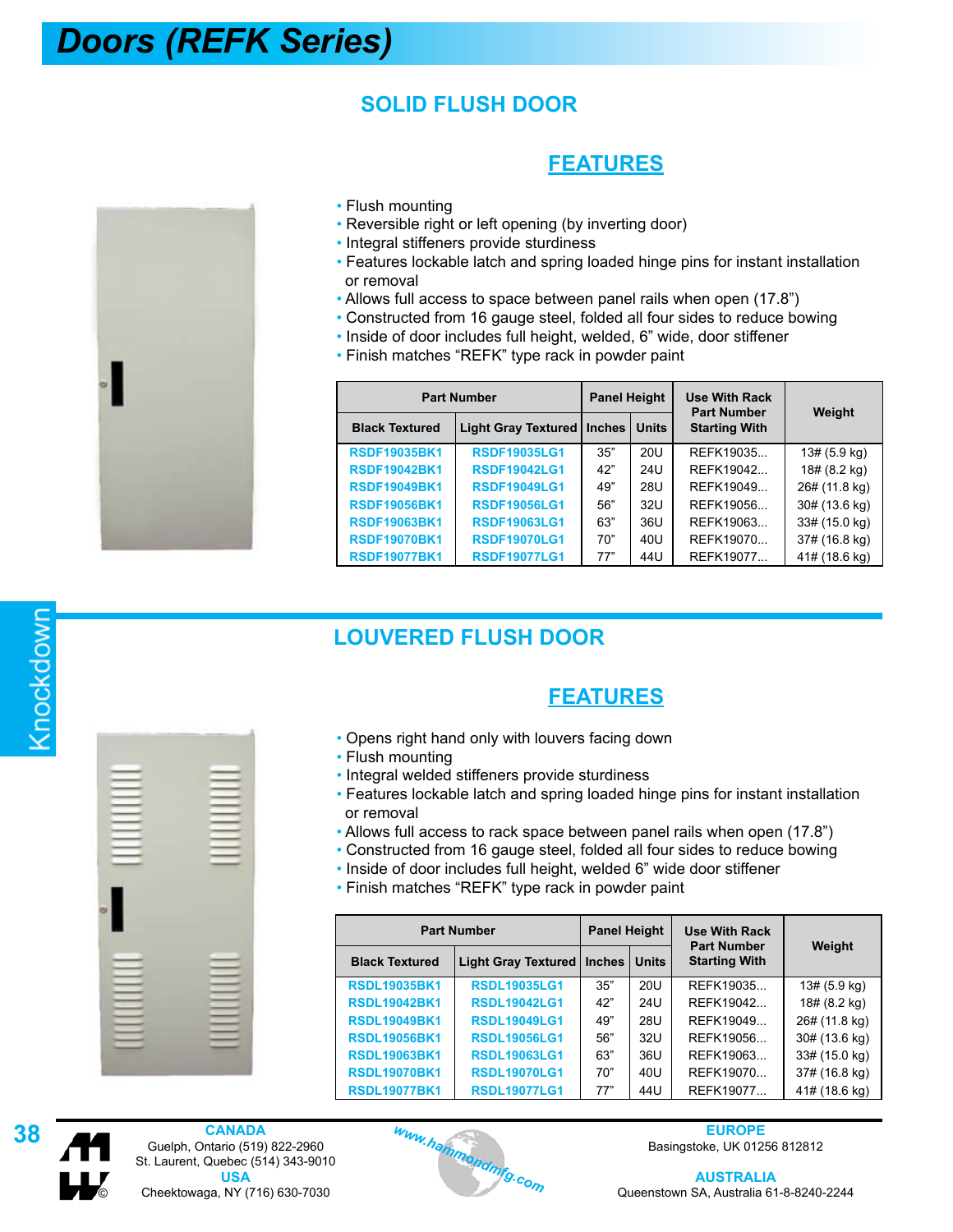# *Doors & Casters (REFK Series)*

### **PLEXI FLUSH DOOR**

### **FEATURES**

- Metal door frame (painted black) and smoked gray plexiglass window
- Flush mounting
- Reversible right or left opening (by inverting door)
- Features lockable latch, magnetic catch and spring loaded hinge pins for instant installation or removal
- Allows full access to space between panel rails when open (17.8")
- Black finish matches "REFK" type rack in powder paint

| <b>Part Number</b>   | <b>Panel Height</b> |              | <b>Use With Rack</b><br><b>Part Number</b> | Weight        |  |
|----------------------|---------------------|--------------|--------------------------------------------|---------------|--|
|                      | <b>Inches</b>       | <b>Units</b> | <b>Starting With</b>                       |               |  |
| <b>REDFP19035BK1</b> | 35"                 | 20U          | REFK19035                                  | 15# (6.8 kg)  |  |
| <b>REDFP19042BK1</b> | 42"                 | 24U          | REFK19042                                  | 17# (7.7 kg)  |  |
| <b>REDFP19049BK1</b> | 49"                 | 28U          | REFK19049                                  | 19# (8.6 kg)  |  |
| <b>REDFP19056BK1</b> | 56"                 | 32U          | REFK19056                                  | 23# (10.5 kg) |  |
| <b>REDFP19063BK1</b> | 63"                 | 36U          | REFK19063                                  | 27# (12.3 kg) |  |
| <b>REDFP19070BK1</b> | 70"                 | 40U          | REFK19070                                  | 30# (13.6 kg) |  |
| <b>REDFP19077BK1</b> | 77"                 | 44U          | REFK19077                                  | 33# (15.0 kg) |  |



### **LIGHT DUTY CASTERS**

- Set of four light duty casters.
- Weight capacity (set of four) 400# (182 kg).
- No drilling required.
- **NOTE:** For REFK (and RCSC series) knockdown racks ONLY.
- Single hole mount used in place of levelling feet in the base of REFK series rack, using the 5/16" - 18 threaded stem.
- Wheel diameter 2.37" (60.2 mm).
- Adds 2.75" (70 mm) to overall rack height.
- Twin nylon swivel wheels with zinc axles and decorative hoods perfect for office or high profile environments.
- PART NUMBER: **1425P**



# (nockdow

### **HEAVY DUTY CASTERS**

- Set of four medium duty casters.
- Four bolt mounting to existing hole pattern in base of REFK series rack.
- No drilling required.
- **NOTE:** For REFK (and RCHS, RCHV, RCSC series) knockdown racks ONLY.
- Features ball bearing swivel and hard composition wheels.
- Weight capacity 600# (273 kg).
- Small foot print 2.125" (54 mm) x 15/16" (23.8 mm) hole mounting pattern.
- Wheels are grey & 2" (50.8 mm) wheel diameter .
- Adds only 2.5" (63.5 mm) to overall rack height.
- Includes mounting hardware.
- PART NUMBER: **1425PHD**





EUROPE *Www.hammondmfg.com* Guelph, Ontario (519) 822-2960 **AUSTRALIA**<br> **AUSTRALIA BASING COM** St. Laurent, Quebec (514) 343-9010 **AUSTRALIA**<br> **EUROPE BASING COM** St. Laurent, Quebec (514) 343-9010 **AUSTRALIA CANADA** Guelph, Ontario (519) 822-2960 St. Laurent, Quebec (514) 343-9010 **USA** Cheektowaga, NY (716) 630-7030 ©